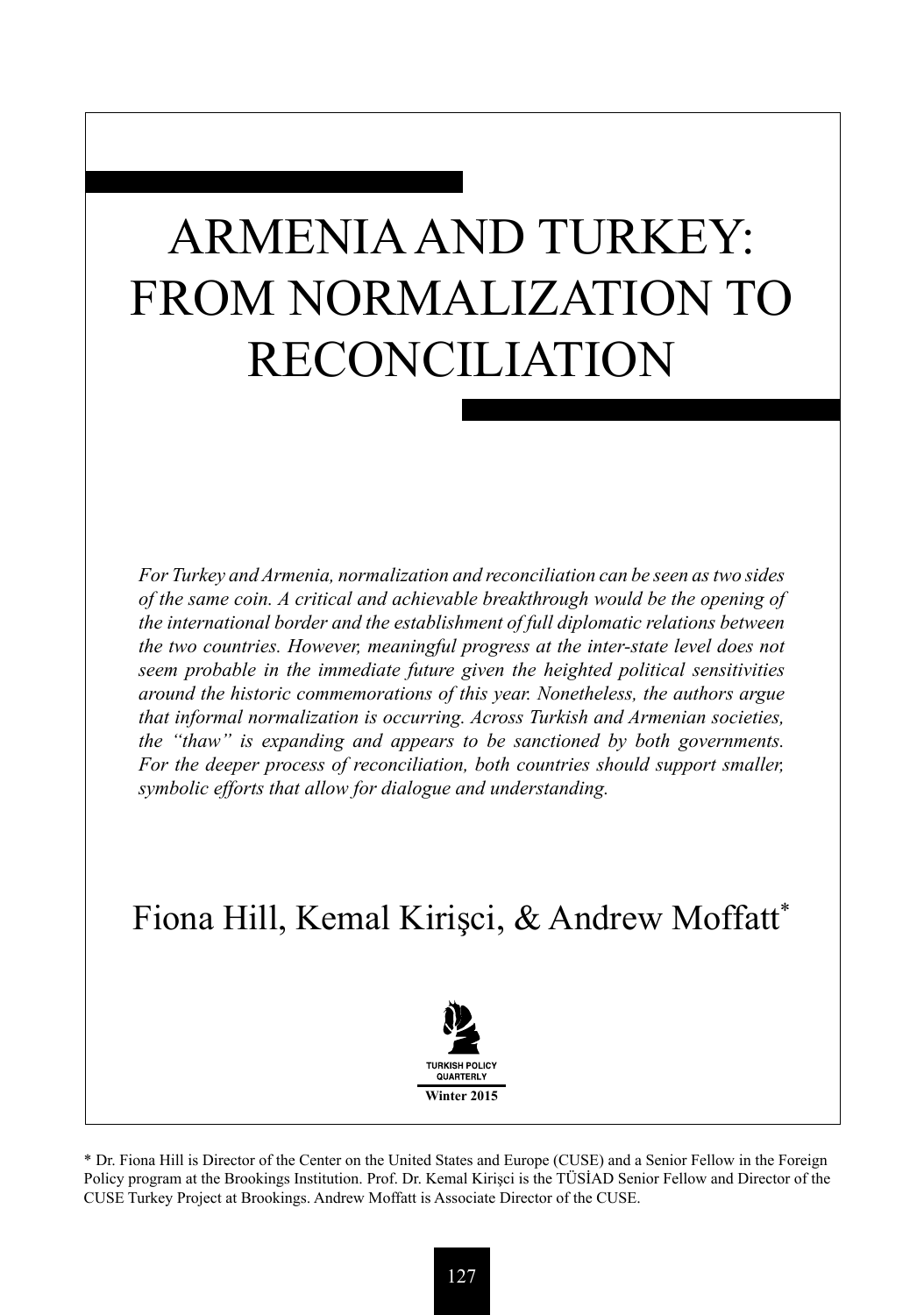

xactly one century ago in March 1915, the British and French navies, together with the Australian and New Zealand Army Corps (ANZAC), attempted to force their way through the Turkish Straits to attack xactly one century ago in March 1915, the British and French navies, together with the Australian and New Zealand Army Corps (ANZAC), attempted to force their way through the Turkish Straits to attack Istanbul and open a n

Istanbul and open a new front in World War I. At the same time, the from the eastern parts of the empire bordering its archenemy, Russia. Amid the chaos of war, the Ottomans feared Russia would stir the Christian Armenian *millet* to revolt, fragmenting the Ottoman Empire while its armies clashed with Russia's allies, the British and the French. The forced displacement of the Armenians was accompanied by unimaginable violence and depredation. Today, Armenians, as well as most historians around the world, claim that 1.5 million of their ancestors were deliberately and systematically killed in the modern world's first genocide. There are no exact, indisputable figures for the number of lives lost, but the magnitude of the catastrophe is incontestable.

24 April 2015 will be commemorated in Yerevan and globally as the centennial of these atrocities. Traditionally, Turkey has challenged the Armenian depiction of the circumstances surrounding the deportation, the number of deaths, as well as the designation of the events as genocide. The Turkish government contends that the deaths must be understood within the turbulent context of World War I; they were not systematically orchestrated; and they occurred amid other massacres committed against many Ottoman Muslims.

The official Turkish position, however, has softened over the course of the last decade. In the words of Thomas de Waal, author of *Great Catastrophe: Armenians and Turks in the Shadow of Genocide*, a "Turkish thaw" is unfolding; Turkish society is increasingly revisiting "some of the dark pages of its past, including the oppression of the non-Turkish populations of the late Ottoman Empire."<sup>1</sup> In April 2014, the former Prime Minister and current President of Turkey, Recep Tayyip Erdoğan, made a statement recognizing the significance of April 24th for Armenians around the world. He described the historic events as "inhumane" and offered condolences to the grandchildren of those who lost their lives. Erdoğan's declaration fell short of issuing an apology or acknowledging genocide as such, but nonetheless marked a fundamental change in the nation's approach to comprehending and addressing the events of 1915.

Erdoğan's statement should be regarded as an important step toward reconciliation between Turks and Armenians, not just toward normalizing diplomatic relations between Turkey and Armenia. However, given the multidimensional nature of the

<sup>1</sup> Thomas de Waal, "The G-Word: The Armenian Massacre and the Politics of Genocide" *Foreign Affairs,* Vol. 94, No. 1 (2015), p. 136, http://www.foreignaffairs.com/articles/142489/thomas-de-waal/the-g-word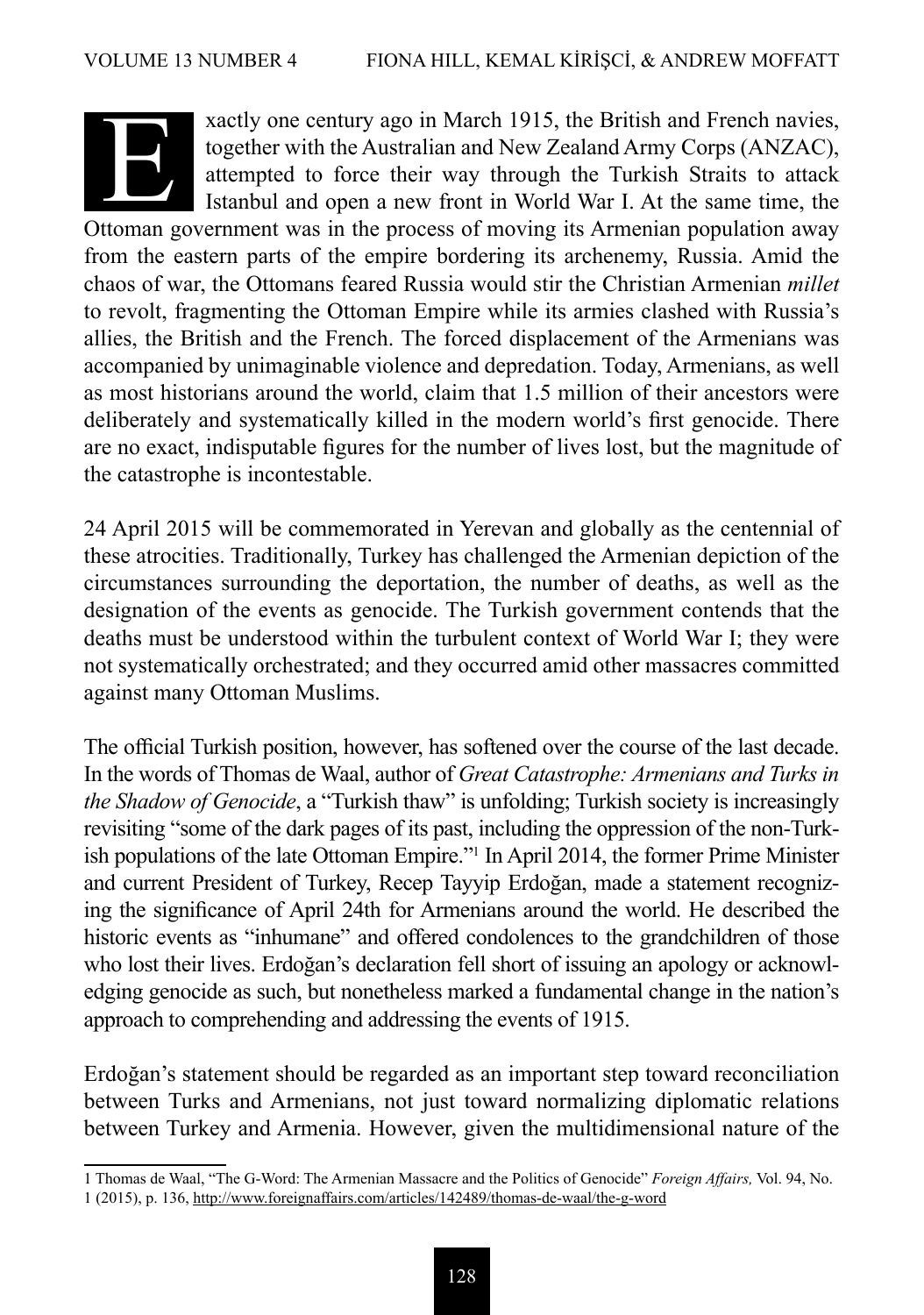dispute between Turkey and Armenia and their peoples, reconciliation faces immense challenges. It is a process that must occur at the individual, societal, and state levels. Reconciliation requires time and a reconsideration of identity as well as of history.

In contrast, the normalization of Armenian-Turkish relations is more limited in scope. In theory, it could proceed more quickly. However, progress has been erratic in recent years. Both Turkey and Armenia have made positive steps forward toward normalizing their relations, only to have the apparent progress met by new setbacks and

*"Reconciliation requires time and a reconsideration of identity as well as of history."*

competing priorities. As former Armenian Ambassador David Shahnazaryan noted in this journal, "The evolution of the relationship between Turkey and Armenia has gone through various, and often contradicting phases."<sup>2</sup>

At the state level, as important a step as Erdoğan's April 2014 statement was, it was in many respects motivated by political expediency. While the statement marked a long-awaited official departure from previous categorical Turkish disavowals and adherence to an uncompromising historical narrative, it was clearly intended to help defuse international condemnation ahead of the 100th anniversary of the Armenian genocide. Political calculations also factored into Turkey's commemoration of the World War I Battle of Gallipoli (*Çanakkale*), which is typically observed on March 18th, to mark the end of the Allies' 1915 naval campaign to break through the Dardanelles. This year, however, the Turkish government resolved to push the observance back to April 24-25, coinciding with the Armenian commemorations and the centennial of the ANZAC landings on 25 April 1915. Both President Erdoğan and Armenian President Serzh Sargsyan have issued competing invitations for their respective events, although Erdoğan's letter to his Armenian counterpart came months later, and has been denounced by many as a crude distraction.<sup>3</sup>

Regardless of Erdoğan's manipulation of the Armenian issue for political purposes, there are other manifestations of a new openness within Turkey. Some Armenian

<sup>2</sup> David Shahnazaryan, "Five Years After the Armenia-Turkey Protocols," *Turkish Policy Quarterly*, Vol. 13, No. 3 (Fall 2014), http://turkishpolicy.com/article/Nervous-Neighbors-Five-Years-after-the-Armenia-Turkey-Protocols-Fall-2014-1010

<sup>3</sup> Ayhan Aktar, "Yüzleşme yerine acıları yarıştırma hamlesi: Ankara 'biz de mağduruz' diyecek" *Taraf*, 25 January 2015, http://www.taraf.com.tr/guncel/yuzlesme-yerine-acilari-yaristirma-hamlesi-ankara-biz-de-magduruz-diyecek# ; Robert Fisk, "The Gallipoli centenary is a shameful attempt to hide the Armenian Holocaust," 19 January 2015, *The Independent*, http://www.independent.co.uk/voices/comment/the-gallipoli-centenary-is-a-shameful-attempt-to-hide-the-armenian-holocaust-9988227.html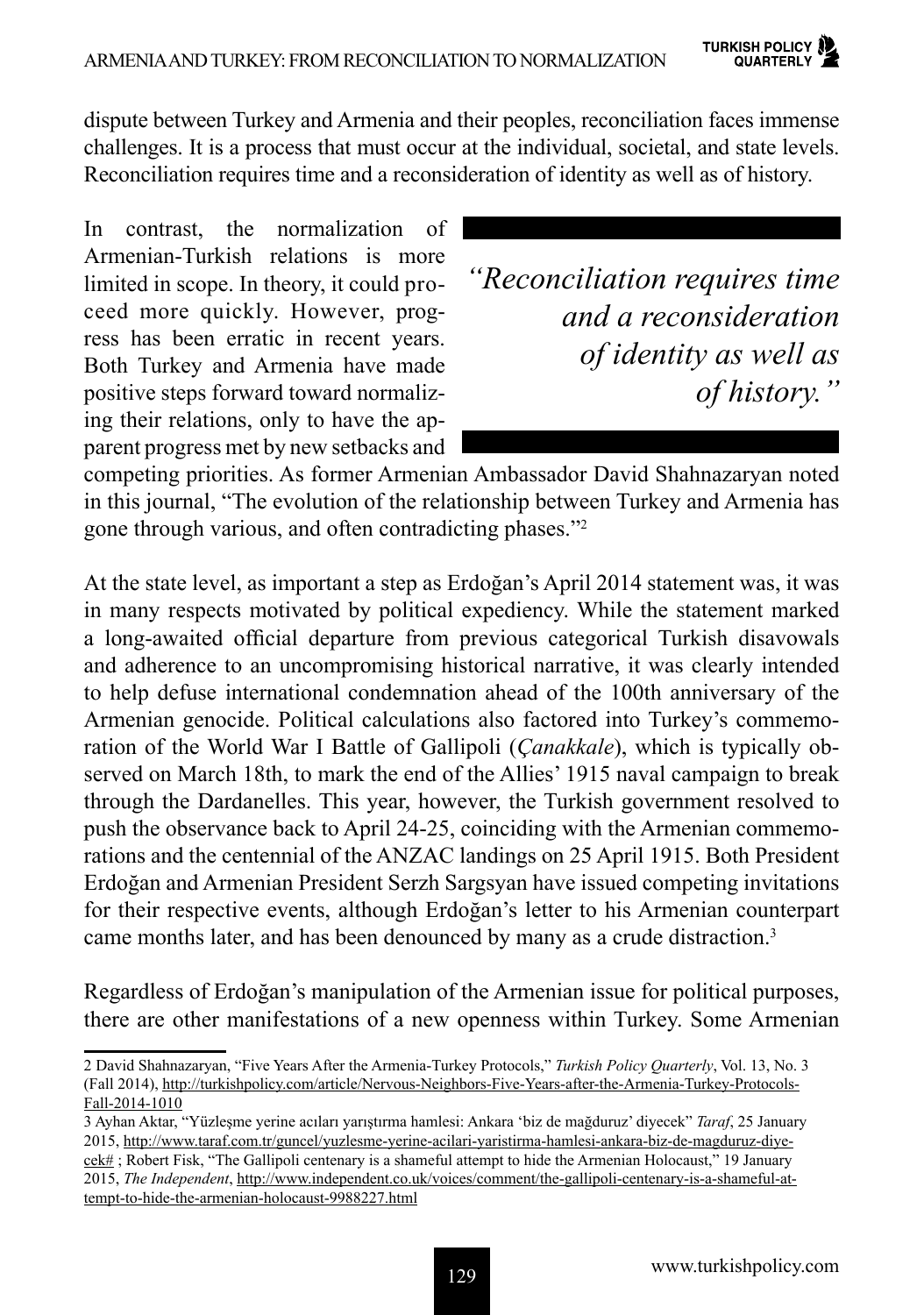churches that survived outright destruction and decades of neglect are being restored and a few have reopened for services.<sup>4</sup> There are plans to construct a new Christian church in Istanbul, which would be the first built since  $1923$ <sup>5</sup> Of the hundreds of Armenian properties confiscated by the Turkish state, some are now being returned to their rightful owners, or alternative compensation is being provided. More than a decade ago the government liberalized visa requirements for Armenian nationals wishing to travel to Turkey. This opened the way for Armenian citizens to enter the informal labor market in Turkey, especially in domestic work. The Turkish government has generally tolerated this arrangement and recently adopted legislation allowing the possibility for undocumented workers to regularize their status.

Informal developments at the societal level are in some ways more conspicuous, but more difficult to document. Turks across all segments of society are facing the history of World War I in a new light. They are questioning official narratives, and struggling to come to terms with this troubled period in Turkey's Ottoman past. As de Waal notes, after a long period of collective amnesia during which Armenians were essentially absent from Turkish historical accounts, a flood of books have appeared focusing on the legacy of Armenians in Turkey. Within the social history of Turkey, there is growing recognition of the thousands of Islamized Armenians – those Armenians, many of them young women, who were captured during the deportations by Kurds and Turks and taken into their families, and who adopted Islam to avoid persecution.

There are also growing interactions among academics, businesspeople, journalists, and representatives of civil societies from both countries. Prosecutions under the infamous Article 301 of the Turkish Penal Code, which made "denigrating Turkishness" a crime, have diminished significantly in recent years, facilitating the breaking down of taboos. A noteworthy example is the 2008 "I apologize" campaign, an online initiative led by a group of Turkish intellectuals to reject the official denial of the massacres and offer an apology.6 The petition initially provoked strong outcries from Erdoğan and Turkish nationalists, but has now been signed by over 32,000 Turks.<sup>7</sup> Growing numbers of Turks also annually recognize the significance of April 24th through both informal and public commemorations.

6 Cengiz Aktar, "Turkish Civil Society: Driving the Politics of Memory," *Turkish Policy Quarterly*, Vol.13, No. 1 (Spring 2014), http://turkishpolicy.com/article/Turkish-Society-Driving-the-Politics-of-Memory-Spring-2014-977 7 See: www.ozurdiliyoruz.com The full text reads: "My conscience cannot accept the ignorance and denial of the Great Catastrophe that the Ottoman Armenians were subjected to in 1915. I reject this injustice and – on my own behalf – I

<sup>4</sup> These include the Church of the Holy Cross on the Akdamar Island and Saint Bartholomew Monastery near Van. Parkinson, Joe. "Armenian Church in Turkey Reopens to Worship", *Wall Street Journal*, 20 September 2010 and "Historic Armenian church to reopen in Turkey's east", *Anadolu Agency*, 4 February 2014.

<sup>5 &</sup>quot;Turkey Approves Construction Of First New Church In Nearly A Century," *The Huffington Post*, 1 May 2015, http://www.huffingtonpost.com/2015/01/05/turkey-syriac-church\_n\_6418676.html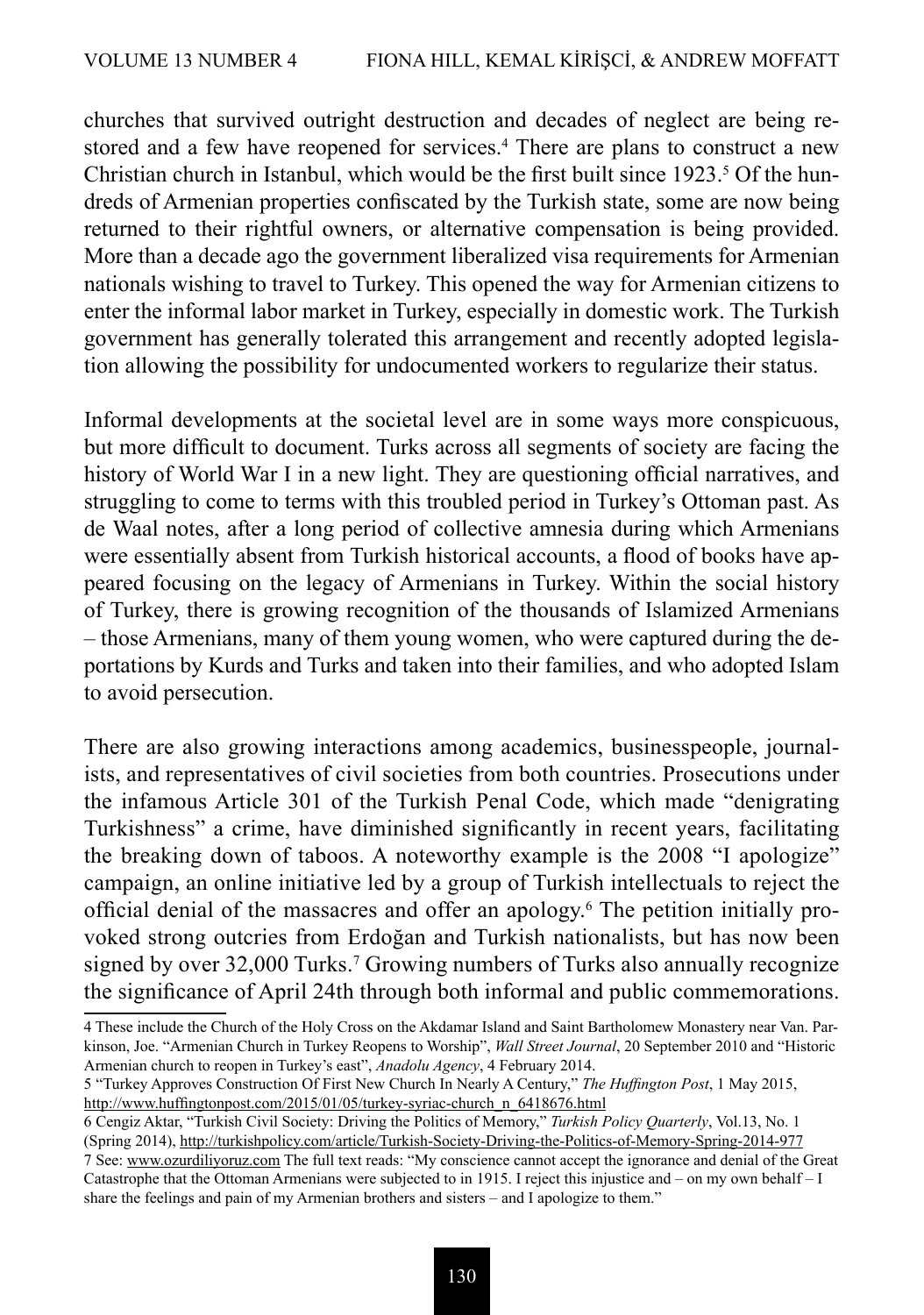**TURKISH POLICY** QUARTERLY

## *Efforts to Normalize Relations Between Armenia and Turkey*

Based on interviews held in October and November 2014, with officials and civil society representatives in Ankara, Yerevan, and Tbilisi, the authors of this article believe that current efforts to normalize diplomatic relations could also help push along the process of Turkish-Armenian societal reconciliation. The idea of promoting reconciliation through official normalization would be in line with the ideas and legacy of Hrant Dink, a Turkish-Armenian journalist from Istanbul, who was assassinated in January 2007 by a

*"Of the hundreds of Armenian properties confiscated by the Turkish state, some are now being returned to their rightful owners, or alternative compensation is being provided."*

young Turkish nationalist. Dink long objected to the idea of using outside pressure – through international governmental, parliamentary, and other institutional resolutions – to force the Turkish state and society to recognize the Armenian genocide. He believed history could not be legislated. Support for reconciliation and recognition would have to come from within Turkey. In his articles, Dink advocated for an open democratic dialogue about the events of 1915 to provide the Turkish public with a more informed understanding of the events. He encouraged closer societal contacts between Armenia and Turkey, which he considered crucial to a deeper comprehension of the complexities of the past by both sides.<sup>8</sup>

In the years since his death, Hrant Dink's work has become a key factor in bringing Armenia and Turkey together. Regional events have also played a role in shaping attitudes towards the stalemate in bilateral diplomatic relations. The August 2008 Russian-Georgian war, for example, ruptured Armenia's sole trading route through Georgia to Russia. It starkly underscored the strategic risks posed by Armenia's position, framed by closed borders with both Turkey and Azerbaijan since the 1990s. Given the ongoing stalemate with Azerbaijan over the disputed region of Nagorno-Karabakh and adjacent territories, Armenia's chances of opening the border with Azerbaijan were slim. These considerations subsequently led Armenian President Serzh Sargsyan to invite his Turkish counterpart, Abdullah Gül, to a soccer game between the two national teams in Yerevan later in 2008. The "soccer diplomacy" and subsequent interactions eventually culminated in the negotiation and signing of two sets of bilateral protocols in Zurich in October of 2009.<sup>9</sup> The Protocols offered

8 "To Unlock and Transcend History," *Agos*, 27 May 2005. Translation provided by Hrant Dink Foundation.

<sup>9 &</sup>quot;Protocol on the Establishment of Diplomatic Relations between the Republic of Armenia and the Republic of Turkey"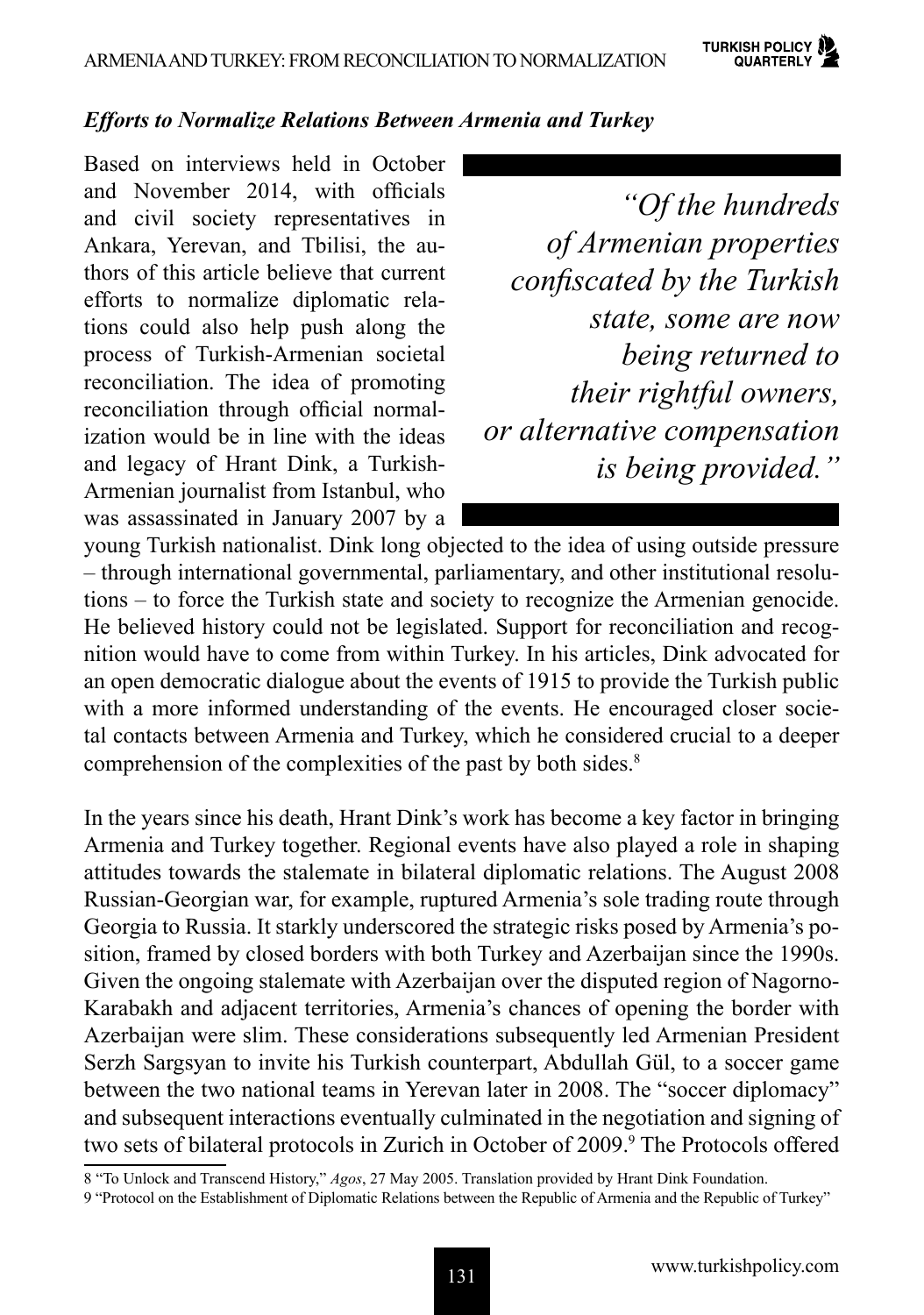a basis for further negotiations aimed at re-establishing formal diplomatic relations, opening the international border, and setting up a joint history commission to address the issue of the Armenian genocide.

*"Dink advocated for an open democratic dialogue about the events of 1915 to provide the Turkish public with a more informed understanding of the events."*

Ultimately the Protocols could not be ratified on the Turkish side, in large part due to assurances Ankara had previously given to Baku during the Nagorno-Karabakh conflict. Azerbaijan put considerable pressure on the Turkish government, including running a well-financed direct lobbying, PR, and media effort in 2009- 10 against the Protocols that highlighted Turkey's cultural ties with Azerbaijan and its political and security commitments. On the Armenian side, nationalists and

hard-liners, especially within the global diaspora, denounced the Protocols and declared that any future deal with Turkey that lacked genocide recognition would be a capitulation. The Armenia-Turkey diplomatic track has been bogged down in issues related to Nagorno-Karabakh ever since, and the Protocols have remained frozen.

The idea of establishing diplomatic relations between Armenia and Turkey and opening the border as a step toward reconciliation is not new. In fact, this proposal originally emerged in Armenia itself, immediately after its independence from the Soviet Union in 1991 under the government of Levon Ter-Petrosyan. Diplomatic relations with Turkey and the establishment of a new international border, on what had previously been the USSR's frontier, were seen in Yerevan as a means of mitigating the dire economic consequences of the Soviet Union's collapse and the ongoing humanitarian crisis resulting from the devastating earthquake of 1988. Opening Armenia's border with Turkey, a NATO member, was also seen as a signal of independence from Russia, and of an eventual Western vocation.

After the Armenian earthquake, Turkey periodically opened the land border for shipments of EU grain to Armenia; and, in 1991, Turkey was the first nation after the United States to recognize the newly-independent Republic of Armenia. Turkey reopened the historical czarist-era railway between Kars and Gyumri. This was followed by informal contacts between both governments to explore the establishment of diplomatic relations and formal border agreements. At the time, Ter-Petrosyan

and "Protocol on Development of Relations between the Republic of Armenia and the Republic of Turkey." For the full text see: http://www.turkishweekly.net/news/88032/full-text-of-the-protocols-signed-by-turkey-and-armenia.html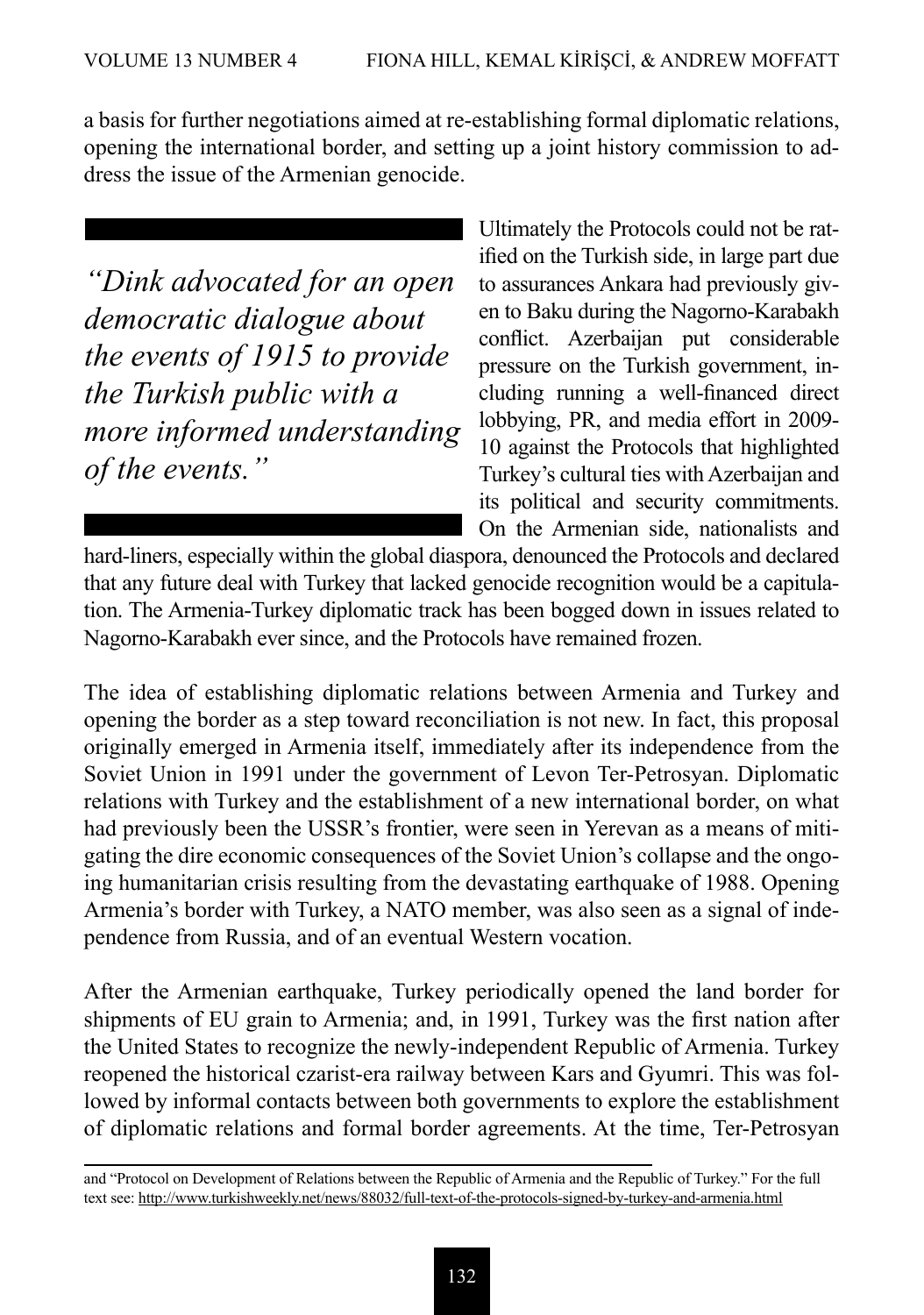is reported to have told Turkey's Ambassador to Moscow Volkan Vural: "I cannot forget the past, but I don't want to live with this past. I want to build a future for our children and grandchildren."10 This pragmatic approach brought both sides very close to adopting an agreement, until the Armenian occupation of the Kelbajar region of Azerbaijan in 1993.

Against the backdrop of war and Turkey's decision to break off relations, Ter-Petrosyan's pragmatism – including his support for a negotiated settlement with Azerbaijan on Nagorno-Karabakh and his willingness to put the issue of genocide recognition to the side – was denounced by Armenian hardliners. He was forced out of power in 1998, and succeeded by Robert Kocharian, the former leader of Nagorno-Karabakh. Kocharian put the embryonic rap-

 *"After the historic 2008 soccer match, Serzh Sargsyan attempted a delicate political balancing act between the West (including Turkey) and Russia: a strategy termed 'complementarity.'"*

prochement with Turkey on the back burner of Armenian policy and focused on broadening and deepening Armenia's relations with Russia, which became the guarantor not only of the ceasefire with Azerbaijan over Nagorno-Karabakh, but also the formal guarantor of Armenia's security. Domestic developments in Armenia in 2008, even before Russia's war with Georgia, shifted the political calculus again. The election of Kocharian's hand-picked successor, Serzh Sargsyan, was marred by allegations of electoral fraud and high-level corruption, and met with street demonstrations. Heavy-handed attempts to quash the protests resulted in clashes with the police, scores of arrests, and 10 deaths. In the aftermath, Sargsyan's administration was eager to burnish its international credentials and gradually pursued closer relations with the European Union. These developments also contributed to expanding civil society<sup>11</sup> and trade ties with Turkey that paved the way for Sargsyan's invitation to President Gül to attend the soccer game between the two national teams.<sup>12</sup>

<sup>10 &</sup>quot;Turkey and Armenia: Opening Minds, Opening Borders," *Crisis Group Europe Report No 199*, 14 April 2009.

<sup>11</sup> For an assessment of projects supportive of civil society contacts between the two countries see: Susae Elanchenny and Narod Maraşlıyan, *Breaking the Ice: The Role of Civil Society and Media in Turkey-Armenia Relations* (Istanbul: Istanbul Kültür University, GPOT, 2012)

<sup>12</sup> Tracing the volume of trade between the two countries is very difficult as it occurs mostly through Georgia. However, according to one study of Armenian-Turkish economic relations "the trade volume between the two countries is 150-200 million USD." See: *Armenian-Turkish Business Relations through the Eyes of Business Opinion Leaders - Study Report* (Yerevan, 2011), p. 15. According to a more recent study, Armenia's imports from Turkey were 213 million dollars and Turkey was listed as Armenia's fifth largest import partner, ahead of Germany, Italy, and the USA. See: "Strengthening Connectivity and Business Synergies in the Southern Caucasus Towards a new Confidence Building Agenda: Final Report," *TEPAV* (March 2014), p. 28. Businessmen dealing with Turkey told the authors of this article that they estimated the trade volume between the two countries to be between 250-300 million dollars but that it was probably much higher.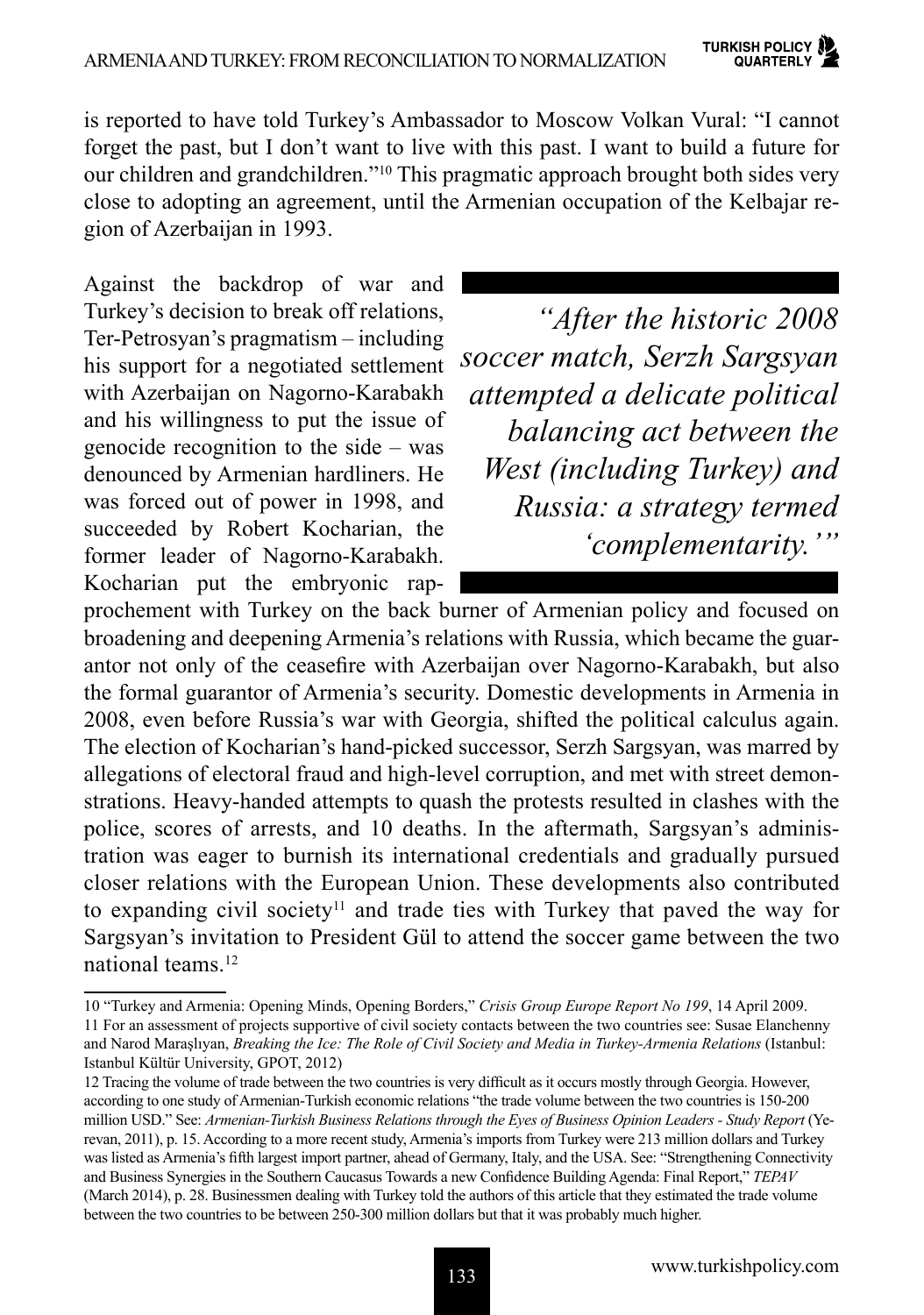#### *Armenia's Balancing Act*

After the historic 2008 soccer match, Serzh Sargsyan attempted a delicate political balancing act between the West (including Turkey) and Russia: a strategy termed "complementarity." The risks of this tight-rope policy were underscored after the Protocols failed in spring 2010. In July 2010, Yerevan began the first round of its negotiations with Brussels to conclude an EU Association Agreement, an initial and crucial step toward closer political association and eventual economic integration with Europe. A month later, however, Yerevan also signed an agreement extending Russia's military presence and basing rights in Armenia. In 2013, the policy of complementarity hit a dead end, when Russian President Vladimir Putin insisted that Armenia should sign on to the Moscow-led Eurasian Economic Union (EEU) along with Kazakhstan and Belarus. Moscow exerted similar pressure on Ukraine, Georgia, and Moldova, which were also negotiating EU Association Agreements. The machinations around the competing EU and Eurasian associations were a key factor in generating the political crisis in Ukraine that ultimately led to the ouster of President Victor Yanukovych in February 2014, and, from there, Moscow's decision to annex Crimea, and the subsequent civil war in Ukraine.

*"[Armenia's decision to join the EEU] was a pragmatic, expedient move, not a 'civilizational choice' to turn away from Europe and the West."*

Following a meeting between Sargsyan and Putin in summer 2013, and against the background of an upsurge of violence in Nagorno-Karabakh, Armenia made an abrupt policy U-turn.13 Yerevan rejected the Association Agreement and then formally signed the Eurasian Economic Union Agreement in October 2014. In discussions with Armenian officials and experts in Yerevan in this same timeframe, the authors' interlocutors stressed that Armenia's existential security concerns about the escalating

conflict with Azerbaijan had tipped the balance toward Russia. Armenia's close economic ties with Russia, including trade and financial flows, and its large diaspora in Russia, also constrained Yerevan's options for associating formally with the EU. Armenian government officials openly admitted that the Sargsyan regime's decision to join the EEU was forced by economic and security concerns. It was a decision driven by the three decades long blockade imposed on Armenia by Azerbaijan and

<sup>13</sup> For more on Armenia's decision to abandon the EU Association Agreement in favor of joining the Russian-led Customs Union see: Richard Giragosian, "Armenia's Strategic U-Turn," *European Council on Foreign Relations (ECFR)*, http://www.ecfr.eu/page/-/ECFR99\_ARMENIA\_MEMO\_AW.pdf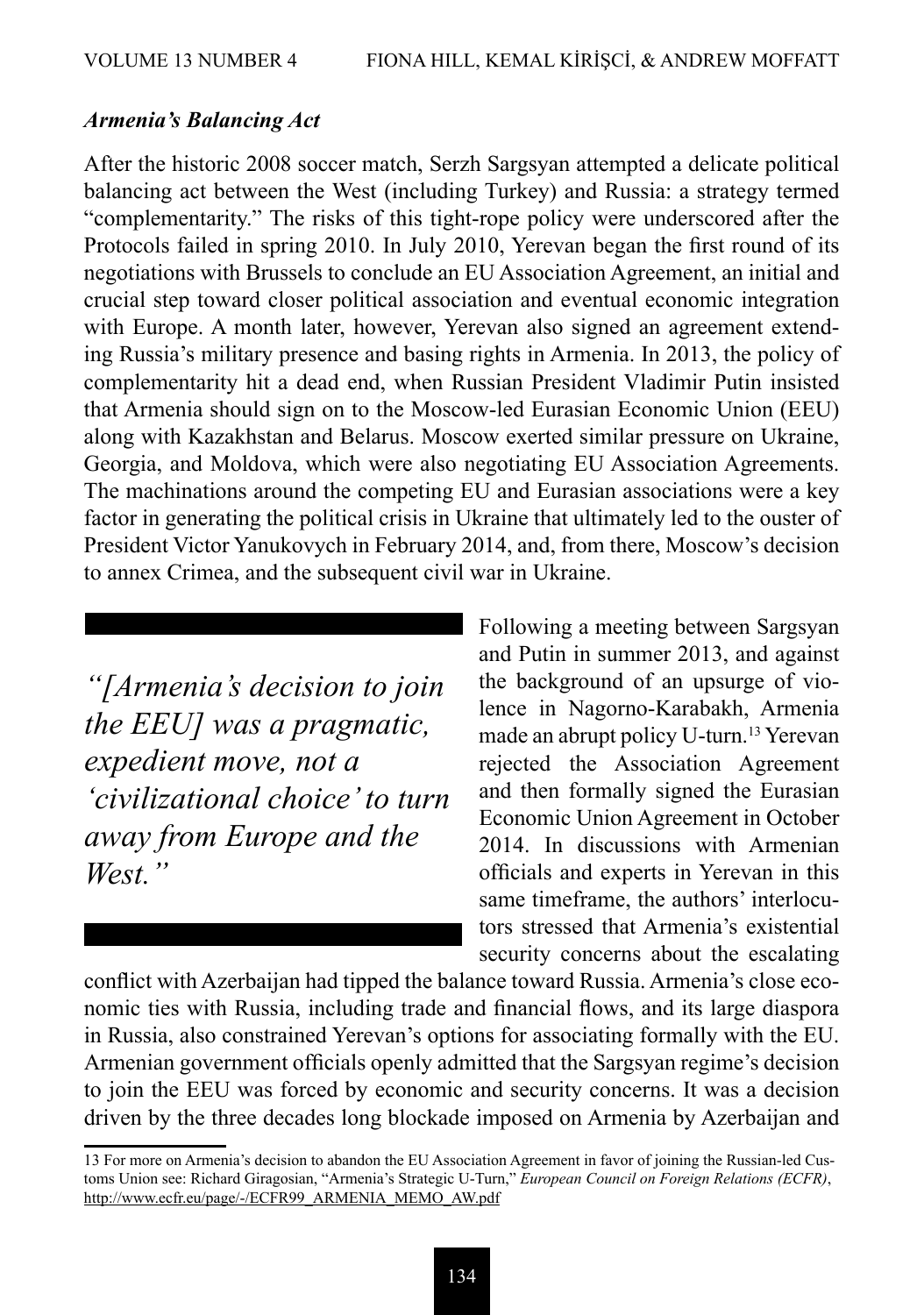Turkey, the resulting economic dependency on Russia, and the escalating violence along the "contact line" between Nagorno-Karabakh and Azerbaijan. In short, it was a pragmatic, expedient move, not a "civilizational choice" to turn away from Europe and the West.

# *Windows to Turkey*

Armenia's lurch toward Russia and the Eurasian Union seemed to deal a further blow to the prospects of normalization with Turkey. Many had hoped in Yerevan, Brussels, and Ankara, that with Armenia and Turkey both engaged in negotiations for closer EU relations (or, in the case of Turkey, for accession), new doors might open for bilateral diplomatic contacts. However, even

*"Armenian distrust in Turkey's intentions was exacerbated by the April 24th Gallipoli commemoration rescheduling and invitation."*

with these doors closed, regional policymakers and analysts suggested that some windows might still be opened, given the desire on both sides to forge a new relationship. In interviews in Yerevan in October 2014, Armenian experts stressed the intrinsic importance of opening the border with Turkey and maintaining a semblance of independence from Russia. As one academic put it: "without opening the border with Turkey, we can't go West." Another analyst argued that normalization with Turkey was a way for Armenia to show that "it is not a vassal of Russia." In meetings in Ankara in November 2014, Turkish officials and foreign policy analysts discreetly noted that the decision in 1993 to break off the border negotiations with Armenia had not only left Yerevan completely dependent on Moscow, it had also limited Ankara's own outreach to Georgia and Azerbaijan. Ratification of the 2009 Protocols, in their view, might have helped create new geopolitical configurations in the Caucasus. Furthermore, Turkish analysts recognized that Turkey's policy of blockading Armenia since the 1990s had not persuaded Yerevan to change its policy toward Nagorno-Karabakh in the ways that Turkish decision makers had hoped.<sup>14</sup>

Behind the scenes and beyond the political gamesmanship, the Armenian and Turkish governments continue to be supportive of civil society contacts. They have not disrupted trade and the movement of people between the two countries. Nationals of both countries enjoy relatively free travel through electronic visas or visas obtained at international border crossings. This practice was introduced by Turkey in 2003 as part of what was then the Turkish-Armenian Reconciliation

<sup>14</sup> Ünal Çeviköz, "Turkish-Armenian relations need a new game-changer" *Hurriyet Daily News*, 13 November 2014.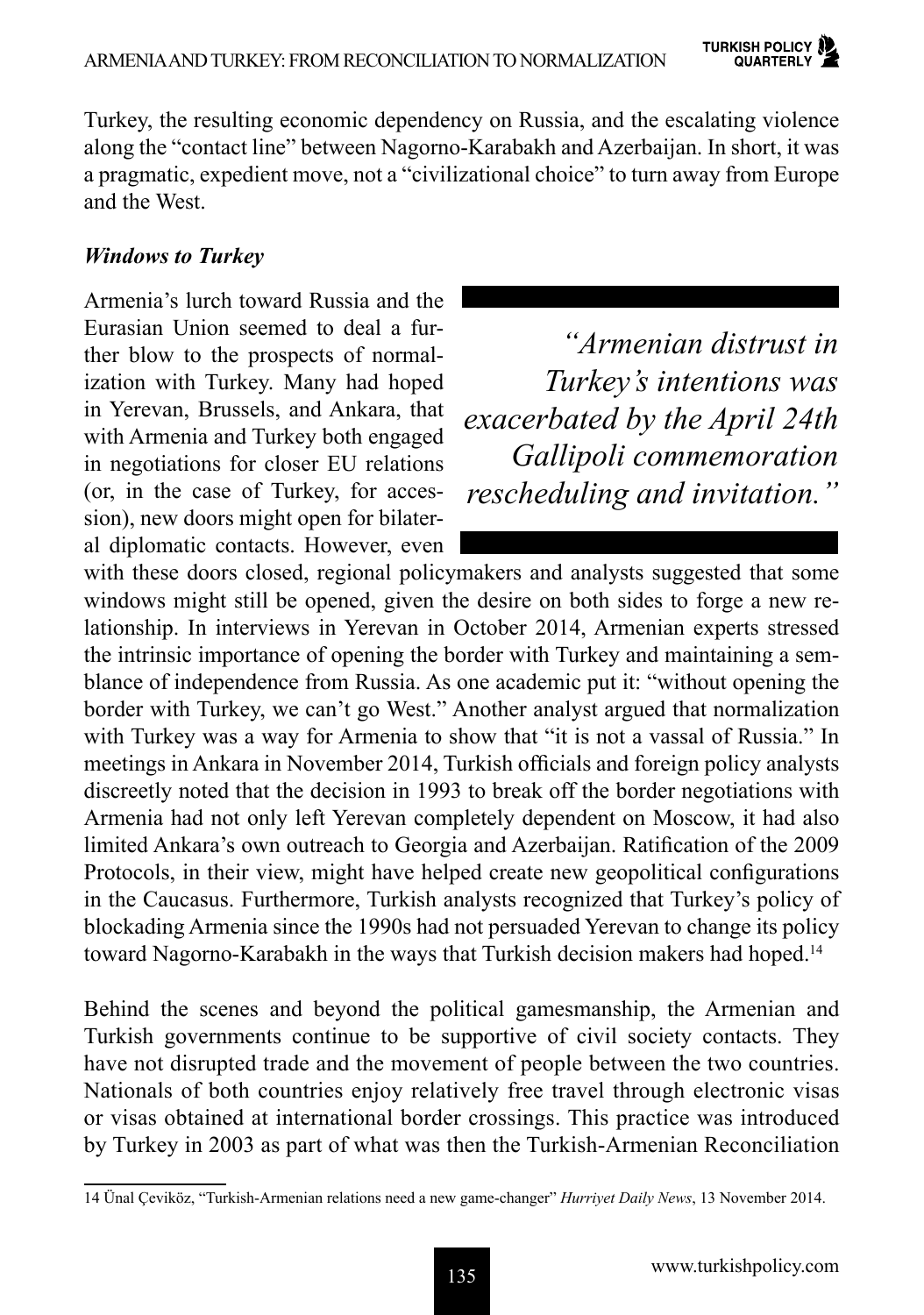Commission and eventually reciprocated by Armenia.15 Between 2000 and 2004 the number of Armenian nationals entering Turkey increased from less than 5,500 to about 32,000. The number had more than doubled to 73,000 by 2013.16 Two private charter flights now operate between Istanbul and Yerevan each week – and those flights will likely bring some members of the Armenian diaspora to Yerevan for the genocide commemoration. There are also seasonal flights between Yerevan and the Turkish resorts of Antalya and Bodrum. Efforts to launch a Van-Yerevan air-route have been underway for some time, along with an ongoing project to open a new land border crossing between Turkey and Georgia that is much closer to the Armenian-Georgian border.<sup>17</sup> This crossing would cut travel time for road transportation between Armenia and Turkey and significantly increase the capacity for handling Turkish goods transiting through Georgia into Armenia. These and other initiatives illustrate the importance both sides ascribe to eventual normalization.

*"Turkey and Armenia should avoid large, conspicuous initiatives that might provoke adverse reactions from either Azerbaijan or Russia."*

## *Looking Ahead*

Moving beyond the anniversary of 2015, however, will be a significant challenge. Armenian distrust in Turkey's intentions was exacerbated by the April 24th Gallipoli commemoration rescheduling and invitation. This will inhibit progress in the near future. Once April 24th has passed the issue of the Nagorno-Karabakh conflict will continue to

plague Turkish-Armenian relations. As analysts in both Ankara and Yerevan admitted in the authors' meetings, underestimating Azerbaijan's fierce objections to the 2009 Protocols was a "strategic mistake" for both sides. Azerbaijan's reactions will now have to be factored into any future steps toward diplomatic normalization. Similarly, Russia's relations with both Turkey and Armenia will remain a complicating factor, with analysts stressing that Ankara and Yerevan will have to make a strong case to Moscow that opening the border would benefit Russia economically and politically. Many diplomats and regional experts suggested, as a result, that both countries should focus on small, "under the radar" projects and informal contacts to pave the way for returning to the basic tenets of the 2009 Protocols. Turkey and Armenia should avoid large, conspicuous initiatives that might provoke adverse reactions from either Azerbaijan or Russia.

<sup>15</sup> David L. Phillips, *Diplomatic History: The Turkey-Armenia Protocols* (New York: Columbia University, Institute for the Study of Human Rights, 2012).

<sup>16</sup> Statistics obtained from www.tuik.gov.tr

<sup>17 &</sup>quot;Turkey-based Van Airlines plans to operate flights to Armenia," *PanARMENIAN.Net*, 10 July 2014, http://www.panarmenian.net/eng/news/180630/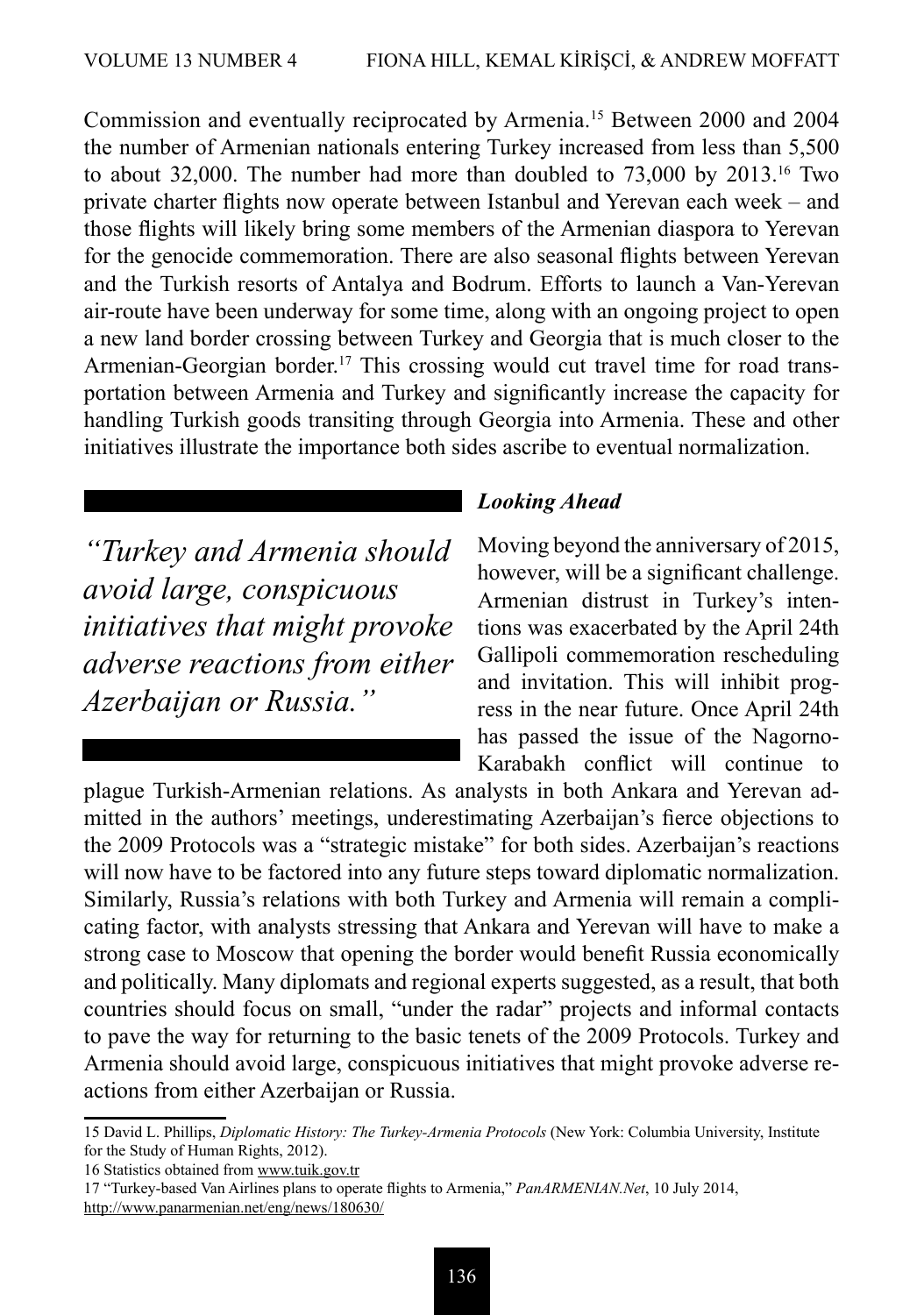One such smaller meeting that could help pave the way forward took place in Ankara in November 2014, under the auspices of the Hrant Dink Foundation. The Foundation and the School of Political Studies of Ankara University hosted the "Sealed Gate: Prospects of the Turkey-Armenia Border" conference, where Turkish bureaucrats, officials and academics, along with Armenian analysts and international diplomats and experts, engaged in a series of discussions on topics related to opening the border and societal reconciliation. The conference setting was deeply symbolic. The School of Political Studies has long been recognized as a "bastion" of the Turkish bureaucracy and known for educating state officials committed to the denial of the Armenian genocide. Outside the auditorium where the conference was held, portraits are permanently displayed of the Turkish diplomats who were assassinated in the 1970s and 1980s by ASALA, an Armenian terrorist group. Posters were also on exhibit that depict the tumultuous events in late-Ottoman Turkey that preceded World War I and the genocide.

At the opening of the conference, statements were read from Turkish parliamentarians representing both the governing Justice and Development Party (AKP) and the opposition Republican People's Party (CHP). Books, published by the Hrant Dink Foundation, relating the oral histories of families who went through the events of 1915 in Anatolia, including the revelations of many Turks about rediscovering their Armenian ancestry, were available at the conference. Photographs and other images from both sides of the Turkish-Armenian border were hung in the hallways. The significance of the juxtaposing images and narratives was inescapable. The substance of the conference itself was restrained, but Armenian and international participants appreciated the importance of the event as another step in a gradual process of reconciliation.

On the margins of the Hrant Dink conference in Ankara, other plans were discussed to organize follow-up events, including Turkish civil society efforts to observe, in some way, the upcoming commemorations in Yerevan. These types of discussions and initiatives were precisely what Hrant Dink had in mind when he considered the necessary steps toward Turkish-Armenian reconciliation. Dink was in favor of a methodical series of goodwill gestures, and increased interaction. This is the direction that both governments also generally favored before they embarked on the 2009 Protocols. Small, symbolic steps like the conference at the School of Political Studies and an intensification of bilateral engagement at the societal level, along with the efforts to enhance trade and communications, could help put Turkey and Armenia back on track toward diplomatic normalization – and, over time, toward reconciliation.